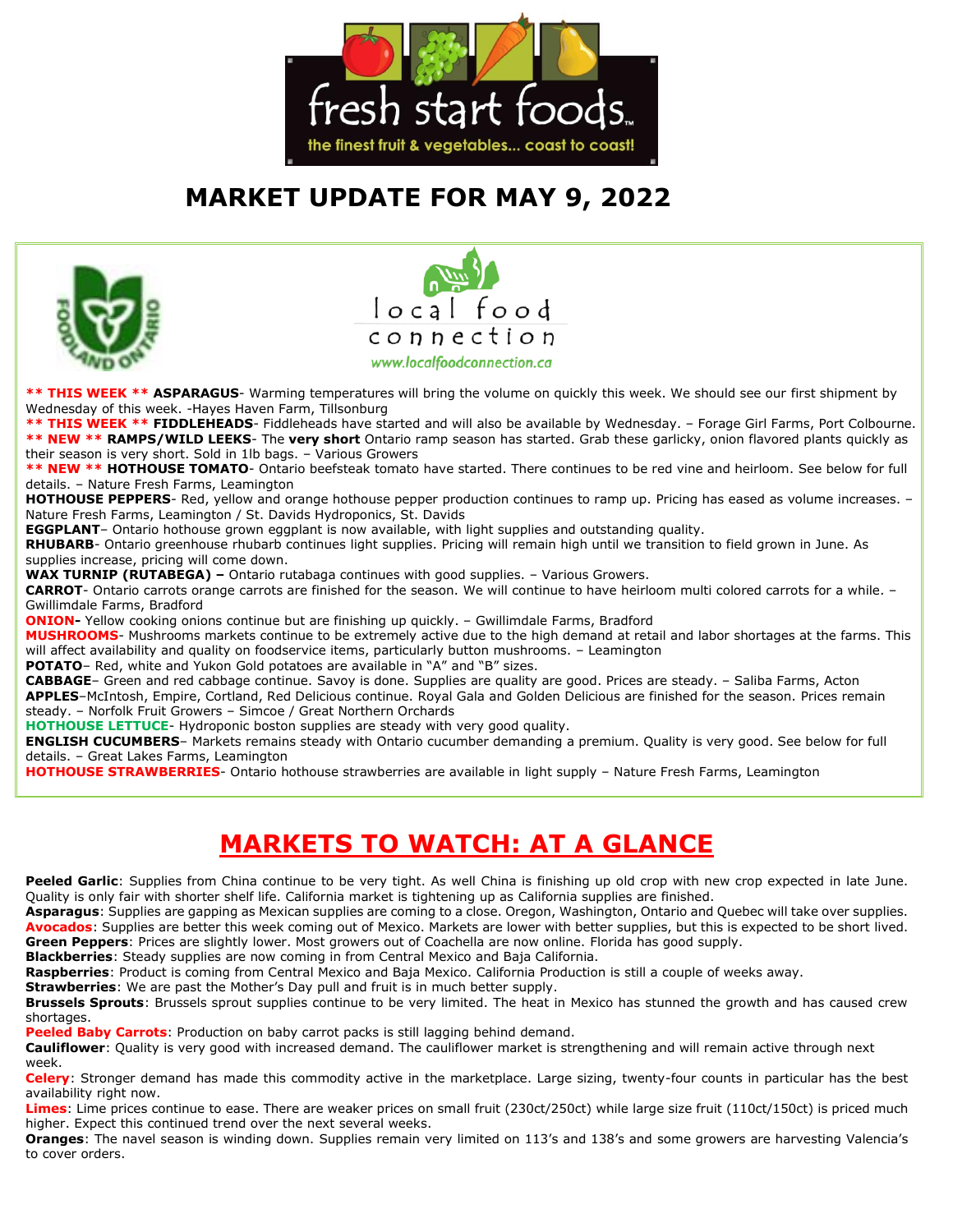**Green Grapes**: The green grape market is firm on both coasts. Some lots show ambering. Better quality is commanding a premium.

**Red Grapes**: Most of the distressed fruit has been dealt with causing the market to slowly rise.

**Mushrooms**: Supplies chain issues continue to cause a shortage of supply that will go into the summer.

**Iceberg**: This market has firmed up due to suppliers being caught up with production. Markets are poised to keep inching up over the next 7 to 10 days.

**Cantaloupe**: Imports in Florida should continue for another 3 weeks. Mexican fruit crossing in Nogales is priced lower than the central American imports. California should start late next week in the Imperial Valley.

**Honeydew**: Honeydews from central America will continue out of Florida for another 3 weeks. Good volume and quality crossing in Nogales now.

**Seedless Watermelon**: Market lower as volume from Mexico starts to ramp up.

**Stone Fruit**: Offshore stone fruit is finished except for plums. California has started with apricots, peaches, nectarines and cherries. **Onions**: California is ramping up with supply. Texas is entering its last few weeks. Pricing on all sizes remains elevated.

## **VEGETABLES**

**GARLIC-** The peeled garlic pipeline from China continues to remain unstable and pricing remains very high. We will soon be in transition from old crop to new crop, which starts in June. Supplies are very tight, with quality issues being seen on old crop product. Shipping costs remain very high and there are still delays every stop along the way. Until the logistics situation returns to normal, we can expect to have volatile supplies, potential quality issues and higher than normal pricing. **California:** California garlic continues to be light and growers are pro-rating and supplementing supplies with product from Argentina and Mexico. We expect this volatile market to continue through the summer. **ICEBERG**- Iceberg markets are rising as supplies from Santa Maria/Oxnard and Salinas tighten this week. Overall yields are being reduced as more heads are exhibiting sun scald, wind burn, and disease pressure. Weights are averaging 40-44 pounds. Low nighttime temperatures have slowed maturation. Persistent wind has dehydrated some heads while increasing the occurrence of scarring and tip burn. Markets are poised to keep inching up over the next 7 to 10 days. The weather forecast calls for average temperatures into the weekend with no rain in the forecast. **ROMAINE / LEAF**- The market continues to stay steady on romaine as well as green and red leaf. Good supplies will continue with romaine

hearts. Common defects being reported include tip and fringe burn. This market is expected to turn around in the next few weeks. For this week, pricing is expected to stay competitive.

**WEST COAST: SPRING MIX/BABY SPINACH/BABY KALE**- Good supplies with quality overall fair to good with texture and size within specification. Look for this market to stay steady.

**EAST COAST: ARUGULA / WATERCRESS**– Watercress and arugula supplies out of Florida are very good with good quality.

**BROCCOLI**- Broccoli supplies continue to be very good in Salinas, Santa Maria and Mexico. Quality is very good. We are anticipating a slight increase in the market next week but currently the market will remain steady going into this weekend.

ASPARAGUS- We continue to experience a slight supply gap as Caborca, Mexico supplies are coming to a close. This is the time of year Mexico's growing areas will transition to the southern Baja region. Oregon continues with slow production/heat in the fields, causing lower than normal yields due to seeding. Guanajuato, Mexico is still scheduled to start the last week in May. Peruvian production continues to increase every week in the north and the south is still seeing cooler weather. The market continues to be very active with the transition. Airspace from Peru has been very limited with the Mother's Day flower rush. Look for supplies to be on the tighter side over the next few weeks. Markets of all sizes will be slightly elevated during this time. We anticipate prices to stabilize as local spring deals start across the country.

**CABBAGE**- **East Coast**: Cabbage continues to look beautiful from Florida. Market is a little high right now as storage crops begin to get low. **West Coast**: Texas continues with good supplies.

**CAULIFLOWER**– Quality is very good with increased demand. The cauliflower market is strengthening and will remain active through next week.

**BEANS/PEAS**- Previous cold weather is delaying the harvesting transition and resulting in low plant yields. Prices are up. Florida production is light and the Central and Eastern regions are finishing up. Northern Florida has low acreage. Quality is average with no major issues being reported. The Georgia season is behind schedule due to previous cold weather and replanting; expect production to start the week of May 15. Mexican stocks are limited as some growers on the mainland have finished the season. The California season will start mid-May; low volume is expected at first due to cold weather. Expect elevated markets over the next two weeks. We continue to see light supplies of flat pole beans and fava beans as well as very light supplies of yellow wax beans. English peas have also started. **Snipped**: Value-added trimmed green bean supplies are light with higher pricing. Snipped quality is very good.

**CELERY**- Celery supplies are more limited this week. Stronger demand has made this commodity active in the marketplace. Large sizing, twentyfour counts in particular has the best availability right now. Overall quality is fair with some reports of seeder ranging from 4-6". Celery is currently available in Oxnard and Santa Maria. Expect moderate supplies at best for this week.

**EGGPLANT**- There is steady supply out of Florida. Nogales supply is solid. Crop will run through the end of May into early June. Eggplant is now available out of Coachella. Georgia is about 3 weeks from starting.

**MUSHROOMS**- Quality is good, although **supplies of white buttons continue to be extremely short.** The market is steady at higher prices primarily due to a lack of labor, packaging increases and shortages in components of growing such as peat moss. We do expect this trend to continue well into the summer.

**BRUSSELS SPROUTS**- Brussels sprout supplies continue to be very limited. The heat in Mexico has stunned the growth and has caused crew shortages. Look for supplies to remain tight for the next few weeks. There is a limited supply of sprouts are being harvested in Santa Maria, California. Oxnard, California production is scheduled to start mid-May. Salinas Valley harvests will follow in early to mid-June. Prices are expected to remain elevated for the next two to three weeks until yields in Mexicali rebound.

**FIELD PEPPERS**- **Green Pepper**: There is steady supply from Florida, but Mexico is calling it quits and ending their season. Quality is not holding up, so many growers have stopped harvesting and shipping. California does have volume, and quality is holding strong. Florida is slowly coming to an end, and Georgia is still scheduled to start around May 15th. **Red Pepper**: The spring season is winding down in Western Mexico. Quality is hit or miss; some color and mechanical issues are being observed during the grading process. The Canadian greenhouse season is well underway with extra-large and large sizes being the most abundant. Florida produces a minimal amount of field grown red peppers. Expect markets to remain steady.

**HOTHOUSE PEPPERS**- Canada is in full production and picks remain very strong. Sizing is mainly XL and XXL. Quality is very strong. There is still product coming out of Mexico on the west coast. Quality is average. Into June, Canadian picks and quality are expected to remain strong. Big flushes are expected late May into June. West coast Mexican supply is expected to be done mid to late May. High tech Central Mexico supply is expected to start mid May and be heavy for the first 6 weeks. By July, we expect West Coast pepper production to be done. Central Mexico will continue to have good supply and quality, as will Canadian crops. Canada is expected to be the main player in the pepper market. Expect to see more large & medium pepper in the mix.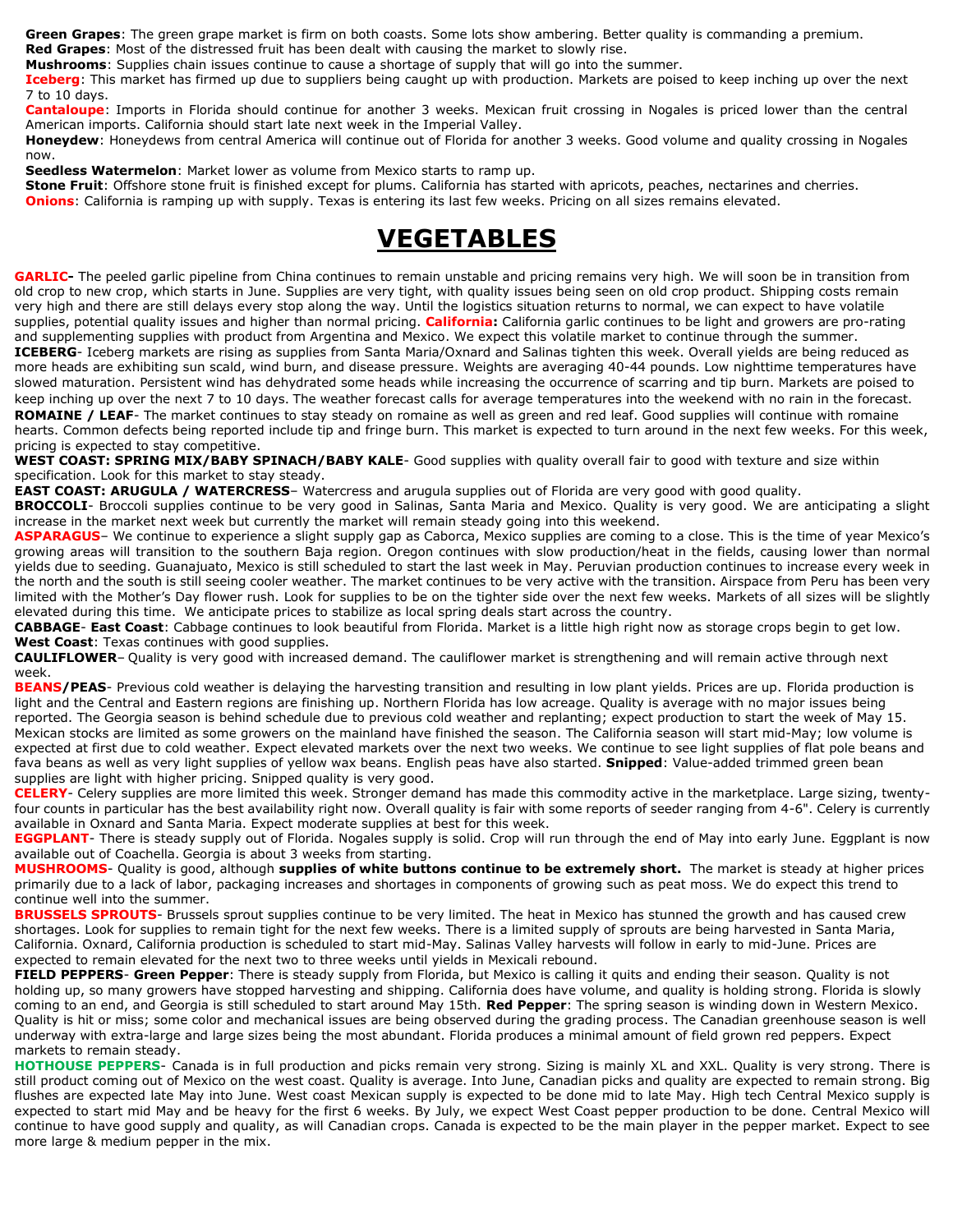**CORN**- Florida has good volume and excellent quality after a slow start to the season. South Georgia will ramp up in approximately 3 weeks. Load volume is available. In California, corn has excellent quality. Promotable volume is available for the next two weeks. **ASSORTED CHILI PEPPERS**- We will continue to see marginal quality and light supply out of Florida. In McAllen and Nogales, prices remain firm this week, mainly due to transition. We hope to see better volume over the next several weeks as newer regions ramp up production. **CARTON BAKING POTATOES**- Canada held 19.2% more potatoes in storage on April 1 than year prior. It is the largest April 1 inventory since 2016. Current holdings exceed year-earlier levels in all provinces except Manitoba, Alberta, and British Columbia. PEI and New Brunswick account for 90.7% of this year's increase. The largest gain is in potatoes intended for table potato use, which are up 47.9% from last year. Processing potato and seed inventories are up 16.5% and 2.8%, respectively. Canada's March potato disappearance totaled a record 25.6% more than year prior. This year's March disappearance topped the five-year average movement by 22.1%. Usage increased in all categories. Fresh potato movement increased by 37.8%. Processing potato disappearance was the strongest on record for the month. At 24.4%, it exceeded year-earlier movement. March seed potato movement rose 15.1%. Geographically, March disappearance was strongest in the Maritime and Prairie Provinces. National intended use data continue to point to challenges for all industry sectors during the remainder of the storage season. Processing and table potato supplies are imbalanced, with excess supplies in the Maritime Provinces and shortages in the Prairie Provinces. Chip potato supplies appear to be plentiful. The current usage pace may not be enough to use all of the remaining supplies before the new crop comes online. Seed supply conditions vary geographically, and by variety. **Prince Edward Island**: Island growers held 41.9% more potatoes in storage on April 1. This year's stocks are PEI's largest since 2007. Intended use data show that this year's stocks increase is split between processing and table potato supplies. March disappearance exceeded the 2021 pace by 14.3%. Table potato usage was double from 2021 movement. That still left double the amount of table potatoes in storage on April 1. At the March usage rate, those potatoes would not be cleaned up until mid-December. The US market for PEI table potatoes has reopened. Growers and shippers are eager to move table potato supplies before they begin to break down in storage. Transportation availability and packing capacity could limit shipments. Table potato supplies in the US are limited and prices have been strong. PEI has been shipping table potatoes to other provinces, even as far as British Columbia, since the government implemented the export restrictions. The Island had 41.4% more than prior year, a record amount of processing potatoes were left in storage on April 1. Processors have been running at capacity to utilize the remaining potatoes. In addition, processing potatoes have been shipped to the Prairie provinces to fill their raw product supply gap. March processing disappearance was a record compared to March 2021 usage. If the strong March usage rate continues, the remaining processing inventory would last until September 6. The Island also has considerable fewer seed potatoes in storage on April 1 compared to year prior. It is PEI's smallest April 1 seed potato inventory on record. Part of PEI's seed was diverted to processing shortly after the government banned shipments to the US and other Canadian provinces. Those restrictions are still in place. **USA**: The potato market continues to be relatively stable on all sizes now. While size profiles had been mixed throughout Idaho, we are seeing count cartons continuing to tighten up all over. The tightest range of size appears to be on 60/70/80 count potatoes. We are beginning to see the market begin to move up again because of this. Pricing had been relatively flat for the last several weeks, but this is beginning to change relatively quickly. Historically, the market pricing is typically heavier to a specific profile, and we see pricing reflective of this. This season, we are generally not seeing pricing reduced on any specific size count cartons. This is a testament to just how short the crop is, and how spread-out demand is across the spectrum of grades and sizes in Idaho. Growers are beginning to get into their last remaining Norkotah storages and should finish them up over the course of the next month or two. Growers do see a decrease in production when switching from Norkotahs to Burbanks, as the Burbanks do not pack out with the same level of production than Norkotahs do. The concern this year is that the drop off will be significant as the Burbanks were believed to have taken the brunt of the heat wave this past summer. If that does take place, we will see a fast upturn in market pricing across all sizes and grades of potatoes. Processor demand remains heightened and continues to put pressure on the fresh crop as they are offering record prices for bulk product. Growers in all regions are preparing for a very strong May, where product is expected to significantly tighten up and remain snug until new crop in August.

**KALE**- Steady supplies continue to keep this market steady on green, red and black kale. Look for this market to be slightly higher due to increased freight rates. Product is still available from multiple shipping points; California, Texas and Georgia. We expect New Jersey to also be an option on the East Coast late-May.

**TABLE POTATOES**– Canada's April 1 table potato stocks are up 47.9%. That is by far the largest inventory for this time of year on record. March disappearance jumped much higher than the 2021 pace. At this rate, the remaining potatoes would last until the end of July. However, the inventories are dispersed unevenly. PEI still has a surplus of table potatoes. Shippers will be challenged to move the remaining inventories during the next three months. US imports of Canadian table potatoes will likely ramp up during the remainder of the storage season. Most of the other provinces appear to be metering their supplies to clean up on schedule. **Ontario**: Growers had 28.5% more potatoes left in storage on April 1 than they held a year earlier. March disappearance exceeded the 2021 pace by 2.1%. Most of the increase came in the table potato category. March table potato disappearance increased and was the strongest March usage, for the province, since 2018. At the March usage rate, Ontario's table potatoes would be cleaned up by the end of June. The province also had a record volume of chip potatoes left in storage on April 1. Chip potato disappearance fell short of the 2021 pace. At the March usage rate, the province's chip potato stocks would last until mid-August. The intended use data indicate that Ontario growers had more seed potatoes in storage on April 1 than year-earlier holdings. **Alberta**: March potato disappearance was 23.1% more than year prior. That reduced Alberta's April 1 potato stocks to less than the province had in storage on April 1, 2021. Alberta's March processing potato disappearance exceeded the year-earlier movement. Intended use data show that the processing sector had fewer potatoes left in storage on April 1 than the year-earlier inventory. At the March usage rate, Alberta's remaining processing potatoes would be cleaned up by the end of June. The province had more table potatoes left in storge on April 1 than the year-earlier inventory. March table potato disappearance exceeded last year's pace. At the March shipping pace, the remaining table potato stocks would be cleaned up by the end of April. Commercial growers in the US have been taking seed earlier than usual, to guarantee their seed supply leaving fewer seed potatoes in storage on April 1 than the 2021 inventory. **Manitoba**: April 1 potato stocks fell short of the year-earlier inventory by 10.8% decline. Manitoba's March processing potato disappearance was ahead of the 2021 pace. If the March usage pace were to continue through the remainder of the season, those stocks would be depleted by the end of June. The province's March table potato disappearance fell short of year-earlier movement. At the March usage pace, the table potatoes remaining in storage would last until July 12. The province also held fewer seed potatoes on April 1 than the year-earlier seed supply. **Quebec**: March disappearance was 3.0% ahead of 2021 usage. That left Quebec with 36.1% more potatoes in storage on April 1 than it held a year earlier. Intended use data show that the extra potatoes are divided between table potatoes, processing use, and seed. The province's April 1 table potato stocks exceeded the year-earlier inventory. At the March usage rate, Quebec's table potato stocks would be cleaned up by July 12. The province's March processing potato disappearance fell short of last year's pace. That is the slowest March processing disappearance since 2017. It left a record amount of processing potatoes in storage on April 1. As the March usage rate, the remaining processing inventory would last until October 24. We do not have the necessary data yet to make the split between french fry and chip potato inventories. Quebec also had a record amount of seed potatoes left in storage on April 1. It exceeded the province's year-earlier seed stocks by 27.5%. **British Columbia**: The province had 45.6% fewer potatoes left in storage on April 1 compared to year-earlier supplies. It is the smallest April inventory since 2011. The stocks include fewer table potatoes than the year-earlier inventory. At the March usage rate, the province's remaining table potato stocks would be cleaned up by May 5. The province also had its smallest seed April 1. Strong seed movement during February left British Columbia with its smallest seed inventory on record for this time of year.

**GREEN ONIONS**– Moderate supplies with a steady market is expected over the coming week as supplies are good and meeting demand. Quality and condition of the onions is very nice. Look for this market to remain steady.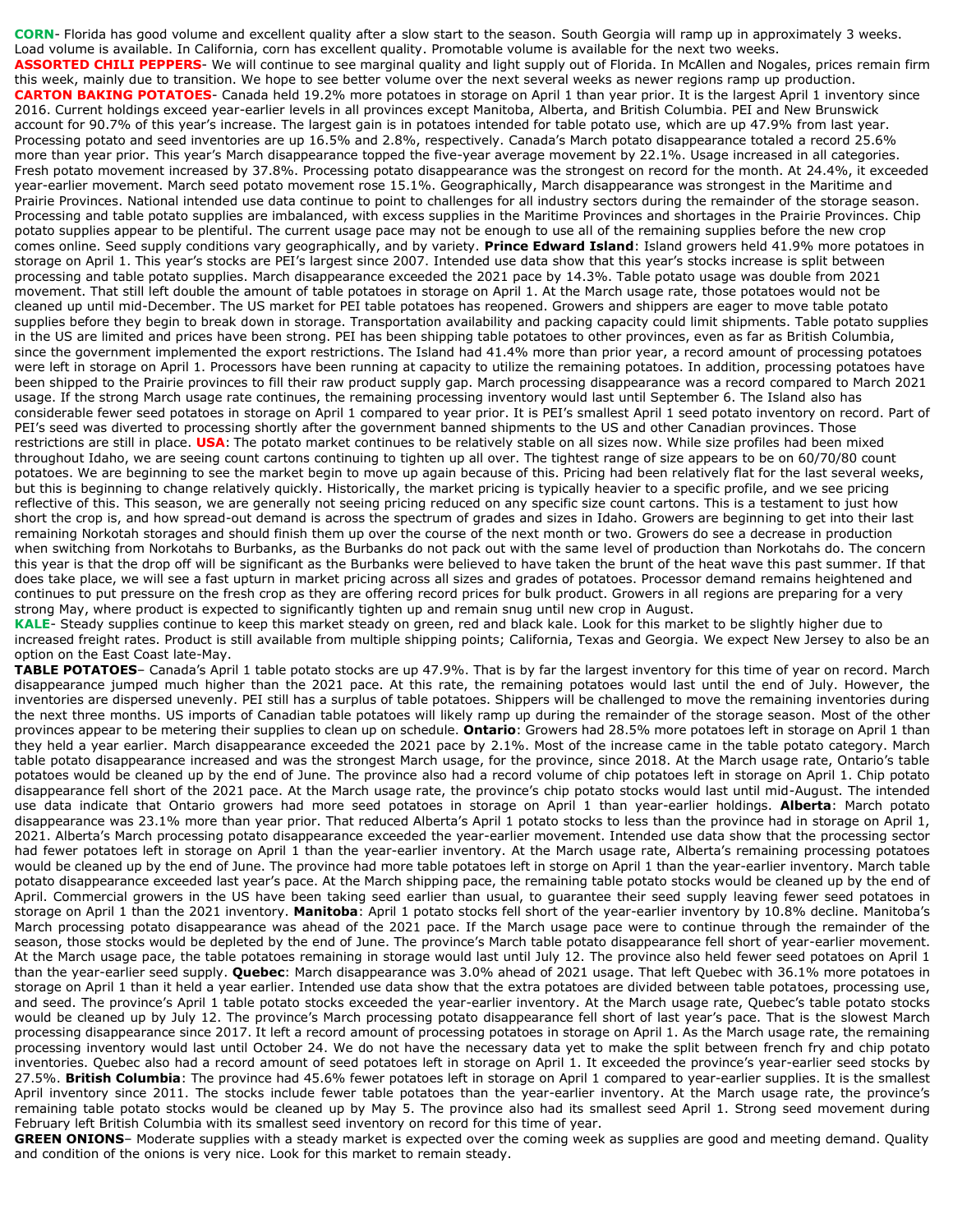**ONIONS**- Product has loosened up in Texas as they have dried out from their recent rain last week. It seems like they have approximately 1-2 weeks remaining for their season. Size and quality remain strong on all colors and sizes out of this region. We are not seeing an overabundance of any one particular size/color. It appears to be mostly mixed across the board. The Northwest is essentially finished up outside of maybe one or two growers in Washington primarily covering contracts. This is likely going to be the scenario for another 2-3 weeks out of this region. Any open market product still being shipped in this region is being kept close and mostly staying on the West Coast. Production has ramped up in the Imperial Valley, California **despite heavy labor challenges**. We do anticipate there is another 'gear' to hit here in terms of production volume. We will likely see that many more onions shipping out of California in the coming weeks. Originally, the industry was expecting further downward pressure on pricing out of California than we have seen thus far. This still may take place, but until production can reach its peak, pricing will likely stay relatively flat. Their size profile has been heavier to large onions. They are peaking on jumbo size and beyond, with mediums becoming much tighter than we have seen in quite some time. While growers still feel there is a higher percentage of seeders in this crop than normal, we have not been seeing these upon arrival, which is positive. The next major shipping region to come online will be New Mexico in about 3-4 weeks' time. Hopefully Southern California can get production ramped up in time to help alleviate overlapping supplies as much as possible. **ZUCCHINI**- Georgia is open for business on green and yellow zucchini. Florida and Mexico also have availability, but there are some Mexican growers calling it quits due to the depressed markets. Santa Maria is expected to begin mid-May. Expect good volume for the next two weeks. **CUCUMBERS**– **Field**: There is good availability in Florida and Nogales. Georgia is slowly getting into the game but still no major volume. Weather permitting, we expect decent volume from Georgia around mid-May. **English Cucumber**: We are still seeing some Mexican production. Canadian production remains very strong with good availability and excellent quality. Into June, demand levels are expected to remain high, while Mexico will wind down. Expect excellent quality to continue as Canadian crops will be in full swing. As we approach July, the Canadian crop is expected to be good quality with a lot of extra availability. **Mini Cucumbers**: Canadian production is starting to increase, and quality is excellent overall. Expect the market to be at its peak, with excellent quality. The cucumber market is healthy overall. Into June and July, we expect the Canadian mini cucumber market to come down a bit as we see extra availability. Quality expected to be excellent.

## **FRUIT**

**BANANAS**- Banana availability continues to be steady with pricing getting firmer, due to higher fuel prices. Weather in the growing region remains good. Trade sanctions against Russia have increased the overall available supplies.

**SEEDLESS WATERMELON**- Supplies of seedless watermelons are starting to pick up. Minis are still a little tight. Supplies will continue to pick up and there will be good volume mid-May into June. Florida is going with good supplies from Southern Florida. Northern Florida is 2 to 3 weeks away. In the West, Northern Mexico is picking up in volume. Our quality has been very good. May will be a good month to promote seedless watermelons.

**MANGO**- Growers in the Oaxaca region continue to pack but have been met with several challenges as we get closer to the end of the season. This region has been receiving rain in the last week. Current harvest has been yielding larger sizing such as 7/8s, with very few 9/10s. Transportation in Oaxaca have decreased significantly in the last week and rates are climbing. This will continue to be an issue until we have finished packing in this region of Mexico. We are expecting to see an overall decrease in volume in the next two weeks. Michoacan is fully transitioned over to Tommy's and sizing has shifted in the last week closer to 9/10s, followed by 8s and few 12s. With the understanding that Oaxaca's volume is declining, Michoacan has been holding field prices firm and trying to increase from last week. Supply is available in this region, but it is costing more to secure. Many are speculating that the prices might drop next week after Cinco de Mayo pulls.

PAPAYA- The growing region of Colima continues to experience warmer mornings with temperatures in the mid-60s and warm days in the mid-80s with no rain. The warmer weather that we will see this week will help the crop to have better volume and harvesting will increase at the growing region. That means that there will be a little bit more volume available for the month of May. Though, last week, there were a couple cold days during the week that delayed harvesting which lowered volumes for the beginning of this week; however, supplies will remain consistent later this week and next. We are now expecting warmer weather with no rains at the growing region for the weeks to come. This will help on getting more volume into May. Please note that there will be plenty of papaya volume during the summer months from May-July. **BLUEBERRIES**– Florida blueberries continue to produce good availability and volume. Mexico is increasing production and California will start picking (Coastal area) within the next week or two with the Central Valley of California (larger growing area) starting within two weeks. Southern Georgia is increasing in production, while Northern Georgia was more heavily affected by the freeze in March. Expectations through May are that there will be plenty of blueberries at reasonable prices.

**STRAWBERRIES**- Supplies out of California are readily available after the Mother's Day pull. Santa Maria is producing good numbers and Salinas/Watsonville will continue to increase in volume. Oxnard will continue to wind down their season by the end of May and the Baja region may finish its season in the next week or two due to quality concerns. California fruit is generally good quality and size and may be subject to occasional bruising, misshapen, green tips and shoulders, wind damage and bronzing, and discolored calyx. **Ontario**: Hothouse supplies are tight with added demand due to the overall light volume of field grown California strawberries. Quality is very good. Full color and decent sizing. Pricing is elevated. Supplies are expected to improve into May.

**RASPBERRIES / BLACKBERRIES**– **Raspberries**: Central Mexico will be entering its peak production starting this week and will wind down rapidly, losing half of its volume by the beginning of June. Baja will continue to uptrend until the end of May and decline quickly after the peak. Oxnard and Watsonville will continue to uptrend and keep volume afloat as Mexico volume declines. Watsonville kicked off the season with light numbers, and Santa Maria will start harvest in the second week of May. Oxnard will continue to uptrend and harvest heavy volume at peak production in the second week of June. **Blackberries**: Good supplies are still coming in from Central Mexico and Baja California as growers enter their post-peak production. The California region has been experiencing a delay from the cold weather and rain for the previous two weeks. We expect production to begin to ramp up over the next few weeks as we see warmer weather in the forecast.

**GOLD PINEAPPLES**– **Costa Rica**: Costa Rica is still in transition toward the rainy season with afternoon rainfall forecast for the growing regions. Cloudy skies are expected in the mornings, with precipitation in the afternoon. Quality is reported as good with normal brix levels and clean internal condition. Some Naturally Differentiated Flowering fruit within actual harvests has been seen, meaning there is mixed fruit with different ages which makes sorting complicated. The USDA pineapple crossing report for last week shows a significant drop at just above 1,000 loads crossing. The USDA is reporting demand as good and market as steady. Large grower-shippers are offering limited surplus volume at this time due to continued concerns over vessel delays. **Mexico**: Weather in Veracruz, Mexico is reported as mainly sunny with a low chance of rain. Highs are forecast near 80 degrees Fahrenheit and lows of 72 degrees Fahrenheit with winds NE at 10 to 15 miles per hour. Mexico's inbound volume for last week was reported at 60 containers crossing from Mexico into the U.S. Quality is reported as good with good internal condition and normal brix, yields still lower on small count fruit with the curve leaning more toward 6s and 7s.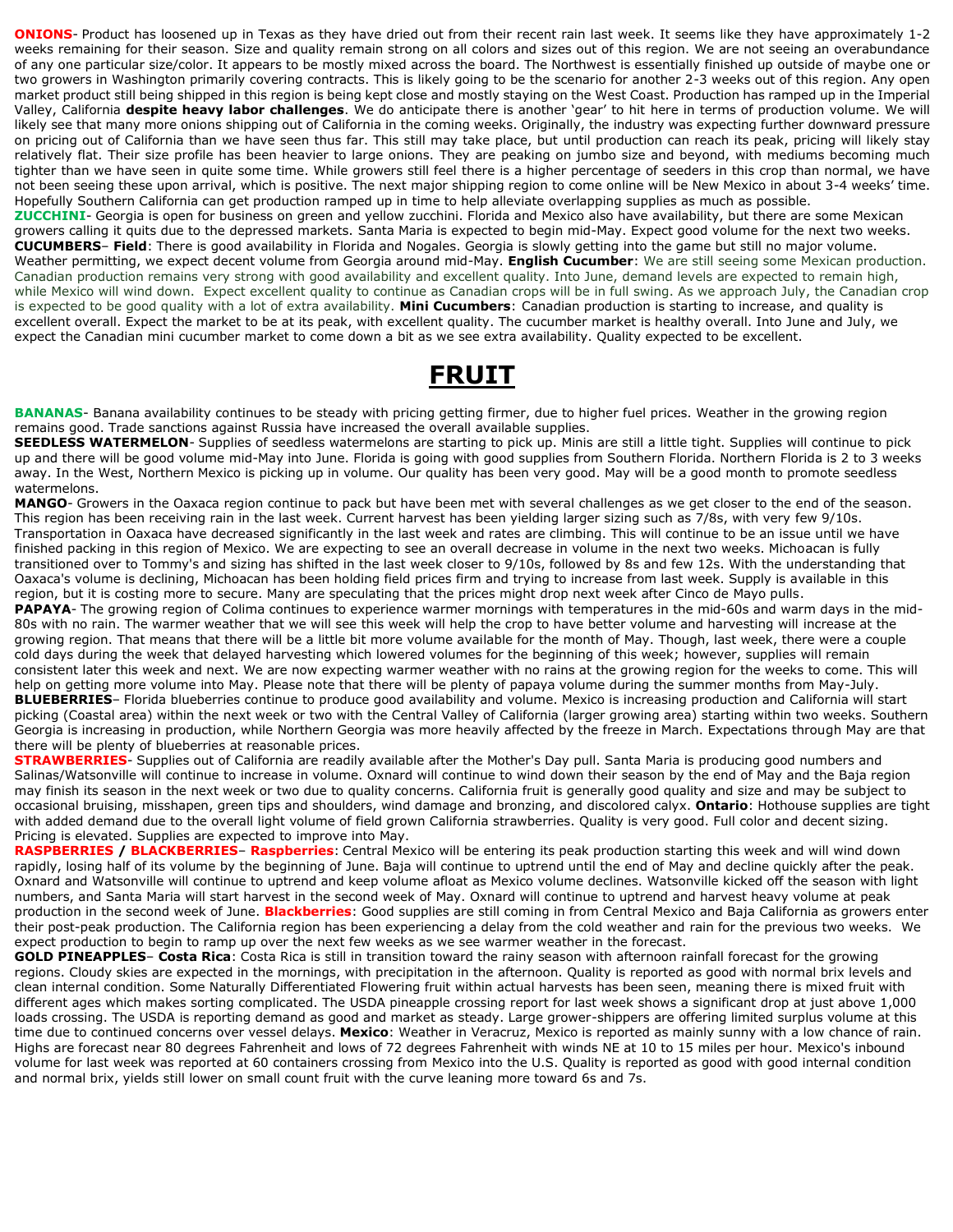**GRAPES**- Typically, at this time of year, we see a decline in South American imports and an increase in supplies from Mexico. With significant delays and port congestion still impacting the flow of fruit from Chile, we can expect to see volumes last well into the third week of the month. Mexico has projected a record crop, so look for aggressive pricing on all table grape varieties for June and July. Growers in the Central San Joaquin Valley are more optimistic now that the California table grape commission has come out with its estimate for the season. The 95-million box crop could very easily drop below 90 million, which could finally help growers see profits that have been so elusive over the past few years. In the short term, we should take advantage of the significant volumes expected from Mexico and look to promote table grapes all summer long. **GRAPEFRUIT**- Grapefruit will be shipping out of the district 1 region (Bakersfield/Exeter, California). Grapefruit is expected to be tight all season (April through June) in California in the district 1 region with demand exceeding supplies. This is attributed to the Texas freeze we saw in February 2021, which greatly shortened the Texas grapefruit season. This shortage created more pressure on Florida to support a greater market share of the east and central parts of North America. The weather impact shortened the Florida and Texas crops, which officially brought both regions to an end at the beginning of April leaving California as the sole supplier. Quality on district 1 fruit is excellent with 90% fancy and 10% choice. The brix range is 12 to 14. Interior is seeing a vibrant bright pink/red with the exterior seeing that touch of blush that consumers love. Despite the tight market on bigger sizes of 27 to 48 counts, there is opportunity to promote the smaller sizes of 56 and 64 counts. **Offshore**: There continues to be some grapefruit from Israel and Spain, however, port delays continue to cause sporadic availability. **ORANGES**- **California Navel**: Navel oranges are primarily shipping from the district 1 region (Fresno/Delano/Terra Bella/Bakersfield) California. Imports from South Africa and South America are scheduled to arrive to the U.S. early July. There are limited supplies on navels as they are expected to wrap up middle/end of May, with larger growers hopeful of extending into the second week of June. The varieties currently are Washington which are ending the end of this week for shipping. At that point, most growers will transition into late Lanes/Barnfield/Powell varieties. These will carry us through the end of the navel season. Quality is excellent with brix in the 12-14 range. We will see a slight green tinge on the ends of the oranges as late varieties are just getting underway; this will clean up in the coming weeks. Peak sizing will be 72/56/88s, in that order, with minimal 113/138s around. There will not be any opportunity to promote for the remainder of the California season on navels as the demand far exceeds the supply, coupled with the navel season ending roughly 3 to 4 weeks earlier for all growers (crop is down roughly 14% year over year). **California Valencia**: Valencia (seeded) oranges are also primarily shipping from the district 1 region (Fresno/Delano/Terra Bella/Bakersfield). Valencias started last week with a few growers with most scheduled to begin harvest the middle of May. Valencia oranges will go from May through end of September. Typically, the Valencia season carries until new crop navels begin, but this will be a challenge this year as shipping will start early to counteract the early end of the navel season. Quality is excellent with brix at an average of 12. The outer appearance is good and clean, but we will see a rougher, more pebbled skin on a Valencia compared to the smooth skin on a navel. Peak sizing is 88/72/113, in that order. One callout is that the crop is down slightly from last year from early crop estimates. Quality is good: sugar levels range from 10.5 to 11 Brix. **Offshore**: Navels are now arriving from South Africa and will run through October. Delays on arrival and finding shipping containers continue to pose supply issues. Overall quality is very good and priced much lower than California fruit. **LEMONS**– **California**: Lemons are in the middle of transition from the district 1 region (Fresno to Bakersfield) into the district 2 region (Filmore/Oxnard/Santa Paula). District 1 is expected to finish harvest at the end of April with supplies lasting until the middle/end of May; this will be dependent on the quality of the fruit. Peak sizing in district 1 will be 95/115/75 counts, in that order, with 80% fancy and a 20% choice. District 2 fruit began harvest last week which will go through July. Peak sizing will be 140/115/165 counts, in that order, with 60% fancy and 20% choice. District 1 fruit tends to be a lot cleaner in outer appearance compared to district 2 fruit. The reason for this is that the district 2 fruit is grown in the coastal region which can be impacted by winds. These winds ultimately scar the fruit, which will end up yielding more choice fruit. Volume is abundant with supplies far exceeding demand, allowing for aggressive promotions on certain sizes. With district 1 being at the tail end of the deal, the sizing on lemons is large. Deals will be in the 75 and 95 count sizing, with 140 count and smaller being tighter on supplies. **Offshore**: South Africa lemons have started and will continue through the summer. Larger sizes will dominate the crop to start the season. Delays on arrival and finding shipping containers at source continue to pose supply issues. Overall quality is very good and priced much lower than California fruit.

**LIMES**- Volume is improving on smaller sizes and we are seeing downward pressure due to the increased volume. New crop limes are simply not sizing up and growers continue to cut ahead into the smaller fruit to keep the supply chain full. Sizing profile is peaking on sizes 200/230/250. We hope to see this trend continue as newer groves are being harvested and overall volume improves. **Unfortunately, we are expecting larger sizes will continue to be short until Mid-June.** Expect to see the market heavy on 200/230/250s for the next 4-6 weeks. At this time, the quality of fruit is good; however, due to climatic conditions, it is likely that quality issues such as ripening earlier than normal and sizing profile are still expected to be in mid to small sizes until late-May. Volume is expected to increase through May. However, quality concerns as mentioned above may affect utilization.

**CANTALOUPE**- Increased Mexican crossings combined with higher freight rates, especially from Florida due to Mother's Day flower pulls, have started to pressure the cantaloupe markets from their highs. Cantaloupe supplies from Honduras and Guatemala are extremely light at all ports. Sizing on cantaloupe is moving away from mainly jumbo fruit and providing a nice mix of 9, 12, and 15 counts. The current quality is the best growers have seen all season, with excellent shell color and solid internal brix. It is expected to remain tight all the way to the start of the Arizona / California season toward the end of May, with a gap for a couple of weeks.

**HONEYDEW**- Increased Mexican crossings combined with higher freight rates, especially from Florida due to Mother's Day flower pulls, have started to pressure the honeydew markets from their highs. Honeydew sizing continues to run heavier to the larger fruit 5 counts and larger leaving smaller sizes light supply. Sugar and quality have been good on both offshore and Mexican honeydew. Arizona / California honeydew are expected in a few weeks.

**CLEMENTINES**- The California clementine/mandarin crop will be wrapped up by middle of May, due to the crop being down roughly 25% year over year. The same goes for Moroccan fruit, which will see last arrivals into the Northeastern ports April 29th, with shipping ending middle of May. Both growing regions are in the W. Murcott variety which is the cleanest and most flavorful variety. **At the end of this variety is when we will see the market and the clementine/mandarin deal get short and a little crazy**. In the middle of May we will transition into a Peruvian Primasole variety, which is very undesirable by retailers and consumers. The Primasole variety has a more yellow tint to the fruit and overall poor flavor and eating quality. Although the fruit is not the best, it will serve its purpose this year which is to bridge the gap between the W. Murcott and the Clemenule varieties out of Northern Chile. We expect a small sizing crop this year out of Northern Chile due to the drought conditions they are currently facing, with peaks being in the 32 to 40 sizes.

PEARS- We have green D'Anjou shipping out of Washington State and Oregon currently. D'Anjou pricing is very reasonable right now with deals on all sizes. Imported Bartlett pears are arriving, and we are now starting to see imported Bosc arrive in small quantities. The ocean container freight costs are much higher this year, so we are expecting higher prices on this imported fruit. With that said, availability and pricing are showing signs of coming down this week as more vessels arrive into East Coast ports. There are also asian, forelle and cactus pears available currently as well.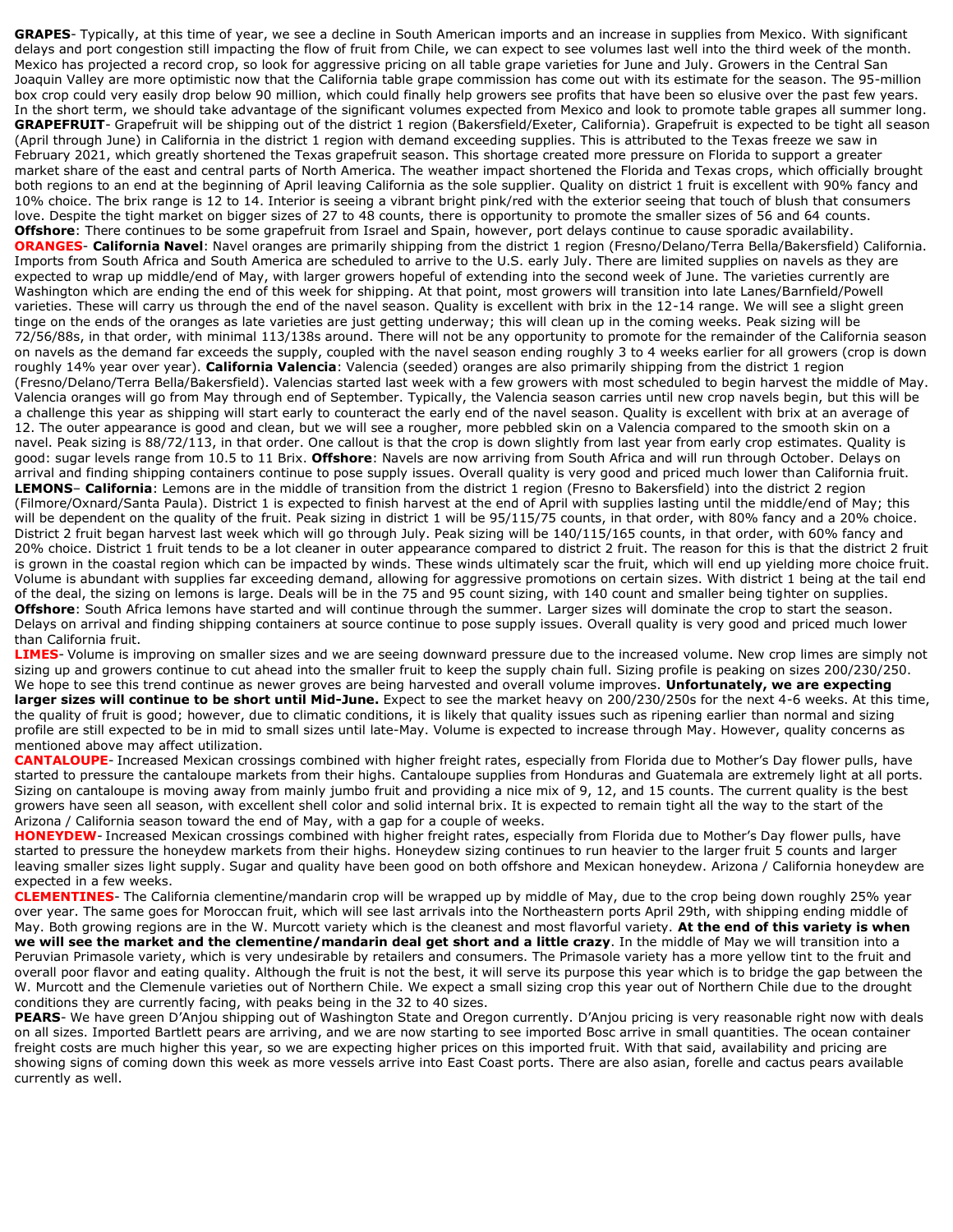**STONE FRUIT**- The California stone fruit season continues to get going. Volume will ramp up quickly through the month. **Apricots**: Supplies are limited, but increasing daily. Size is dominated by small fruit (volume-filled 12- and 14-count packs); larger sizes will be available by the end of next week. Quality is good: sugar levels range between 12 and 16 Brix (sweetness/flavor will peak in mid-May). **Peaches/Nectarines**: Supplies are limited, but increasing daily. Size is dominated by small fruit (60-count); larger sizes will be available by the end of next week (54- and 56 count). The season will run from June through mid-September. Good quality is forecast: sugar levels typically range from 10 to 12 brix. The Georgia peach season will begin in mid-May and continue through August. **Plums**: The California season will run from mid-June to mid-October. Fruit will begin shipping in early June. Expect good quality: sugar levels typically range from 12 to 14 brix. Plums will be sourced from Chile until June. **Cherries**: There are limited supplies of cherries are available out of California's Central Valley. It has been reported that the crop is about half the volume of last years' crop and prices will be high. The shippers are expecting it to be a short season with limited opportunity to promote. The California season is expected to run through early July. Washington cherries will be available in June and ship through August. The Pacific Northwest will have cherries available in July through September.

**HOTHOUSE TOMATO**- **Red Tomato On-The-Vine**: There are very good supplies of red TOV's. Quality remains to be good. Canadian harvest is strong. Volume is expected to continue increasing. Mexico picks are expected to start winding down until the end of the month. Into June, full production continues in Canada and the USA with good quality expected. The Canadian TOV crop will continue have steady production. We continue to expect higher markets and strong demand overall in the tomato market, as growers continue to face pressure with the Rugose Virus. **Beefsteak**: We continue to be in good supply with both Canadian and USA crops. Mexican supply is starting to slow. Canadian volume will start to slowly increase. Overall quality is outstanding. **Bite Size (Cherry, Grape, Cocktail, Medley)**: Flavor and quality continues to be strong from Canada and Mexico. Supply from Canadian crops is expected to be good, with consistent availability throughout the summer. There is also good supply of grape and medley tomatoes.

**AVOCADO**- With the Cinco de Mayo pull now behind us, demand has eased off and pricing will return to a more competitive level this week. Shippers are working to stay fresh on inventory aging and being careful not to get caught with high-cost fruit as market pricing decreases. While growers continue to ask for higher prices, shippers are slowing down inbounds to not extend past their customer volume commitments. This tone is expected to continue until demand increases again in a couple of weeks in preparation for Memorial and Victoria Day weekend sales. Industry arrival totals for last week were around 58 million pounds. Mexico shipped 42.1 million pounds, California harvested 15.7 million pounds, Colombia shipped 470,000 pounds, and Peru delivered 240,000 pounds. Current inventories at the border are in the low 50-million-pounds range and are expected to decline through the end of the week. Mexico leads the industry with 69% of total inventory. Weekly averages for the next four weeks are expected to adjust down to the 47-53 million-pounds range. Arrivals are expected to combine product from Colombia, Mexico, California, and Peru. **Mexico**- Michoacán reported a 46.5-million-pound harvest for last week, with 42.1 million pounds shipped to the U.S. As demand lowers following Cinco de Mayo, this week is expected to have a reduced harvest. The industry has about 2-3 months left of the Negra crop, and supply conditions are expected to remain tight through the rest of the season. As the season approaches the final weeks of the crop, the size curve is slightly shifting toward more medium-sized fruit. Field prices remain high due to the limited supply remaining for the season. **California**- Last week, 15.1 million pounds were harvested, and a gradual decline is expected in the coming weeks as the industry approaches the end of the California harvest. The estimated harvest is 15.5 million pounds for week 18 and 14.7 million pounds for week 19. The preliminary forecast for the entire season is listed at 290+ million pounds. **Chile**- Chile delivered nothing last week. Expected arrivals are around 120,000+ for each of the next two weeks. Estimated arrivals from Chile for the first half of 2022 are listed to be between 9-12 million pounds. **Colombia**- Colombia delivered 470,000 pounds last week. Expected Colombian arrivals are around 300,000+ pounds for each of the next two weeks. Estimated arrivals from Colombia for the 2022 calendar year are expected to be around 9-11 million pounds. **Peru**- Peruvian volumes last week totaled 240,000 pounds. Estimated arrivals are around 500,000+ for the current week and 600,000+ pounds for the next. Estimated arrivals from Peru for the 2022 calendar year are expected to be around 220+ million pounds. **Market Outlook-** The industry's inventories have stabilized with the harvests from California and Mexico. The industry has started to see a standard size curve on fruit in Mexico, while California's size curve is peaking on 60s/20s and smaller.

**MATURE GREEN TOMATOES**– Tomato volume continues to shift from Mexico to Florida. More robust spring crops are expected as the Ruskin/Palmetto production area of Florida continues to ramp up. **East Coast**: Markets remain fairly steady. The Ruskin/Palmetto area is up and running and we expect increased production over the next two weeks. Roma, round, cherry, and grape tomato quality is good. Pricing remains fairly steady with steady demand. Large sizes (5X6) dominate the market as crown pick continues in new the new fields. Romas out of Florida are a bit more behind and we should see that volume start to increase in about 2 weeks. The Quincy, Florida region is scheduled to start the first week of June. **West Coast**: Volume continues to decline as we approach the tail end of the season out of Nogales. We expect to see a limited amount of rounds starting out of the California Desert next week. Baja, Sonora, and Jalisco continue to build volume and won't get into significant volume till the first week of June. We should see volume gradually improve this week. Grape tomato production will transition as well to Baja through May. Expect markets to increase slightly this week.

**APPLES**- **Washington**: The apple market has leveled out this week and the prices are fairly stable on most items. We expect prices to remain steady to start May, then possibly start to push upward again around the middle of May as inventory levels drop. The overall crop is down this year with the total crop estimated to be around 118 million cases. This will make the second crop in a row that is smaller than normal and looks to be at least 3 million cases shorter than the crop last season. Most growers feel that the crop was hurt by the extreme heat and weather conditions that we experienced during the summer months. The tightest items continue to be Honeycrisp and Royal Gala apples. The quality of the fruit has been good so far, but we will need to see how the fruit holds up in storage. Pricing overall is running higher due to the shorter crop and overall inflation in the growing chain including labor, picking, packing, and transporting of apples. This is shaping up to be a challenging year. **Ontario/Quebec/Michigan/New York**: Grower/packers are packing out of controlled atmosphere storage rooms. MacIntosh, Empires, Cortland, Red Delicious and others continue. Royal Gala's and Golden Delicious are finished for the season. Quality is outstanding with steady pricing.